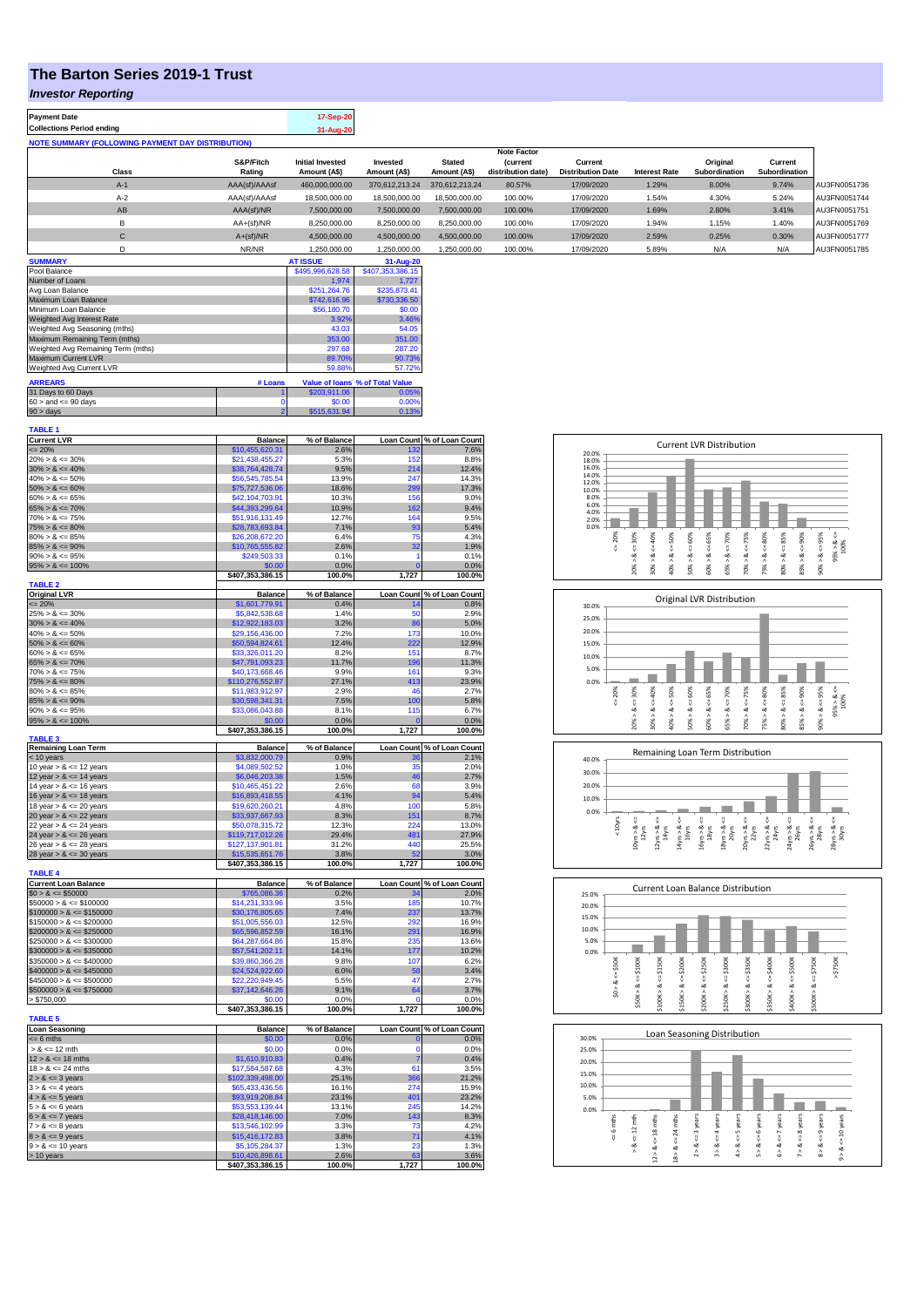# **The Barton Series 2019-1 Trust**

## *Investor Reporting*

| <b>Payment Date</b>                                            |                                    | 17-Sep-20             |                                  |                                                                                                      |
|----------------------------------------------------------------|------------------------------------|-----------------------|----------------------------------|------------------------------------------------------------------------------------------------------|
| <b>Collections Period ending</b>                               |                                    | 31-Aug-20             |                                  |                                                                                                      |
| TABLE <sub>6</sub><br>Postcode Concentration (top 10 by value) | <b>Balance</b>                     | % of Balance          | <b>Loan Count</b>                | % of Loan Count                                                                                      |
| 2615                                                           | \$8,209,828,82                     | 2.0%                  |                                  | 2.0%                                                                                                 |
| 2914                                                           | \$7,991,123.76                     | 2.0%                  | 25                               | 1.4%                                                                                                 |
| 2611                                                           | \$7,845,867.48                     | 1.9%                  | 25                               | 1.4%                                                                                                 |
| 5114                                                           | \$6,329,844.96                     | 1.6%                  | 31                               | 1.8%                                                                                                 |
| 5162                                                           | \$5,801,356.97                     | 1.4%                  | 32                               | 1.9%                                                                                                 |
| 2905                                                           | \$5,613,146.37                     | 1.4%                  | 22                               | 1.3%                                                                                                 |
| 2617                                                           | \$5,453,627.40                     | 1.3%                  | 20                               | 1.2%                                                                                                 |
| 2620                                                           | \$5,431,181.61                     | 1.3%                  | 21                               | 1.2%                                                                                                 |
| 5108                                                           | \$5,089,854.70                     | 1.2%                  | 33<br>23                         | 1.9%                                                                                                 |
| 2650                                                           | \$4,681,876.47                     | 1.1%                  |                                  | 1.3%                                                                                                 |
| <b>TABLE 7</b>                                                 |                                    |                       |                                  |                                                                                                      |
| <b>Geographic Distribution</b>                                 | <b>Balance</b>                     | % of Balance          | <b>Loan Count</b>                | % of Loan Count                                                                                      |
| <b>Australian Capital Territory</b>                            | \$74,515,568.69                    | 18.3%                 | 287                              | 16.6%                                                                                                |
| New South Wales                                                | \$58,525,810.44                    | 14.4%                 | 235                              | 13.6%                                                                                                |
| Northern Territory                                             | \$1,027,880.69                     | 0.3%                  | 3                                | 0.2%                                                                                                 |
| Queensland                                                     | \$5,579,893.56                     | 1.4%                  | 20                               | 1.2%                                                                                                 |
| South Australia                                                | \$175,068,916.07                   | 43.0%                 | 846<br>6                         | 49.0%<br>0.3%                                                                                        |
| Tasmania<br>Victoria                                           | \$1,161,240.81                     | 0.3%                  | 68                               | 3.9%                                                                                                 |
| Western Australia                                              | \$21,311,748.38<br>\$70,162,327.51 | 5.2%<br>17.2%         | 262                              | 15.2%                                                                                                |
|                                                                | \$407,353,386.15                   | 100.0%                | 1,727                            | 100.0%                                                                                               |
| <b>TABLE 8</b>                                                 |                                    |                       |                                  |                                                                                                      |
| Metro/Non-Metro/Inner-City                                     | <b>Balance</b>                     | % of Balance          |                                  | Loan Count % of Loan Count                                                                           |
| Metro                                                          | \$314,634,615.97                   | 77.2%                 | 1317                             | 76.3%                                                                                                |
| Non-metro                                                      | \$88,730,509.84                    | 21.8%                 | 395                              | 22.9%                                                                                                |
| Inner city                                                     | \$3,988,260.34                     | 1.0%                  |                                  | 0.9%                                                                                                 |
|                                                                | \$407,353,386.15                   | 100.0%                | 1,727                            | 100.0%                                                                                               |
| TABLE <sub>9</sub>                                             |                                    |                       |                                  |                                                                                                      |
| <b>Property Type</b><br><b>Residential House</b>               | Balance<br>370.306.808.40          | % of Balance<br>90.9% |                                  | Loan Count % of Loan Count<br>1556 90.1%                                                             |
| <b>Residential Unit</b>                                        | \$33,936,870.25                    | 8.3%                  | 157                              | 9.1%                                                                                                 |
| Rural                                                          | \$0.00                             | 0.0%                  | $\overline{0}$                   | 0.0%                                                                                                 |
| Semi-Rural                                                     | \$0.00                             | 0.0%                  | $\Omega$                         | 0.0%                                                                                                 |
| <b>High Density</b>                                            | \$3,109,707.50                     | 0.8%                  | 14                               | 0.8%                                                                                                 |
|                                                                | \$407,353,386.15                   | 100.0%                | 1,727                            | 100.0%                                                                                               |
| <b>TABLE 10</b>                                                |                                    |                       |                                  |                                                                                                      |
| <b>Occupancy Type</b>                                          | <b>Balance</b>                     | % of Balance          |                                  | Loan Count % of Loan Count                                                                           |
|                                                                |                                    |                       |                                  |                                                                                                      |
| Owner Occupied                                                 | \$359,179,953.34                   | 88.2%                 | 1507                             |                                                                                                      |
| Investment                                                     | \$48.173.432.81                    | 11.8%                 | 220                              |                                                                                                      |
|                                                                | \$407,353,386.15                   | 100.0%                | 1,727                            |                                                                                                      |
| TABLE 11                                                       | <b>Balance</b>                     |                       |                                  |                                                                                                      |
| <b>Employment Type Distribution</b><br>Contractor              | \$3,971,476.61                     | % of Balance<br>1.0%  | Loan Count<br>14                 |                                                                                                      |
| Pay-as-you-earn employee (casual)                              | \$14,464,224.44                    | 3.6%                  | 71                               |                                                                                                      |
| Pay-as-you-earn employee (full time)                           | \$304,752,650.45                   | 74.8%                 | 1249                             |                                                                                                      |
| Pay-as-you-earn employee (part time)                           | \$35,367,531.48                    | 8.7%                  | 162                              |                                                                                                      |
| Self employed                                                  | \$28,093,967.31                    | 6.9%                  | 114                              |                                                                                                      |
| No data                                                        | \$20,703,535.86                    | 5.1%                  | 117                              |                                                                                                      |
| Director                                                       | \$0.00                             | 0.0%                  |                                  | 87.3%<br>12.7%<br>100.0%<br>% of Loan Count<br>0.8%<br>4.1%<br>72.3%<br>9.4%<br>6.6%<br>6.8%<br>0.0% |
|                                                                | \$407,353,386.15                   | 100.0%                | 1,727                            |                                                                                                      |
| TABLE 12                                                       |                                    |                       |                                  |                                                                                                      |
| <b>LMI Provider</b><br>QBE                                     | <b>Balance</b><br>\$379,583,087.18 | % of Balance<br>93.2% |                                  |                                                                                                      |
| Genworth                                                       | \$27,770,298.97                    | 6.8%                  | 1625<br>102                      | 100.0%<br>Loan Count % of Loan Count<br>94.1%<br>5.9%                                                |
|                                                                | \$407,353,386.15                   | 100.0%                | 1,727                            | 100.0%                                                                                               |
| TABLE 13                                                       |                                    |                       |                                  |                                                                                                      |
| <b>Arrears</b>                                                 | <b>Balance</b>                     | % of Balance          |                                  | Loan Count % of Loan Count                                                                           |
| <= 0 days                                                      | \$403,150,345.76                   | 99.0%                 | 1711                             | 99.1%                                                                                                |
| $0 >$ and $\leq$ 30 days                                       | \$3,483,497.39                     | 0.9%                  | 13                               | 0.8%                                                                                                 |
| $30 >$ and $\leq 60$ days                                      | \$203,911.06                       | 0.1%                  | 1                                | 0.1%                                                                                                 |
| $60 >$ and $<= 90$ days                                        | \$0.00                             | 0.0%                  | $\Omega$<br>b                    | 0.0%                                                                                                 |
| 90 > days                                                      | \$515,631.94                       | 0.1%                  | 1.727                            | 0.1%                                                                                                 |
| TABLE 14                                                       | \$407,353,386.15                   | 100.0%                |                                  | 100.0%                                                                                               |
| <b>Interest Rate Type</b>                                      | <b>Balance</b>                     | % of Balance          |                                  | Loan Count % of Loan Count                                                                           |
| Variable                                                       | \$333,793,652.54                   | 81.9%                 | 1423                             |                                                                                                      |
| Fixed                                                          | \$73,559,733.61                    | 18.1%                 | 304                              |                                                                                                      |
|                                                                | \$407,353,386.15                   | 100.0%                | 1,727                            |                                                                                                      |
| <b>TABLE 15</b>                                                |                                    |                       |                                  | 82.4%<br>17.6%<br>100.0%                                                                             |
| <b>Weighted Ave Interest Rate</b>                              | <b>Balance</b>                     | <b>Loan Count</b>     |                                  |                                                                                                      |
| <b>Fixed Interest Rate</b>                                     | 3.66%                              | 304                   |                                  |                                                                                                      |
|                                                                |                                    |                       |                                  |                                                                                                      |
| TABLE 16                                                       |                                    |                       |                                  |                                                                                                      |
| COVID-19 Impacted Loan                                         | Impacted (#)                       | Impacted (%)<br>1.80% | Impacted (\$)<br>\$10,285,914.78 |                                                                                                      |
|                                                                |                                    |                       |                                  |                                                                                                      |
| TABLE 16<br>Foreclosure, Claims and Losses (cumulative)        | <b>Balance</b>                     | <b>Loan Count</b>     |                                  |                                                                                                      |

|        | <b>Loan Count</b> |
|--------|-------------------|
| \$0.00 |                   |
| \$0.00 |                   |
| \$0.00 |                   |
| \$0.00 |                   |
| \$0.00 |                   |
|        | <b>Balance</b>    |

Please note: Stratified data excludes loans where the collateral has been sold and there is an LMI claim pending.